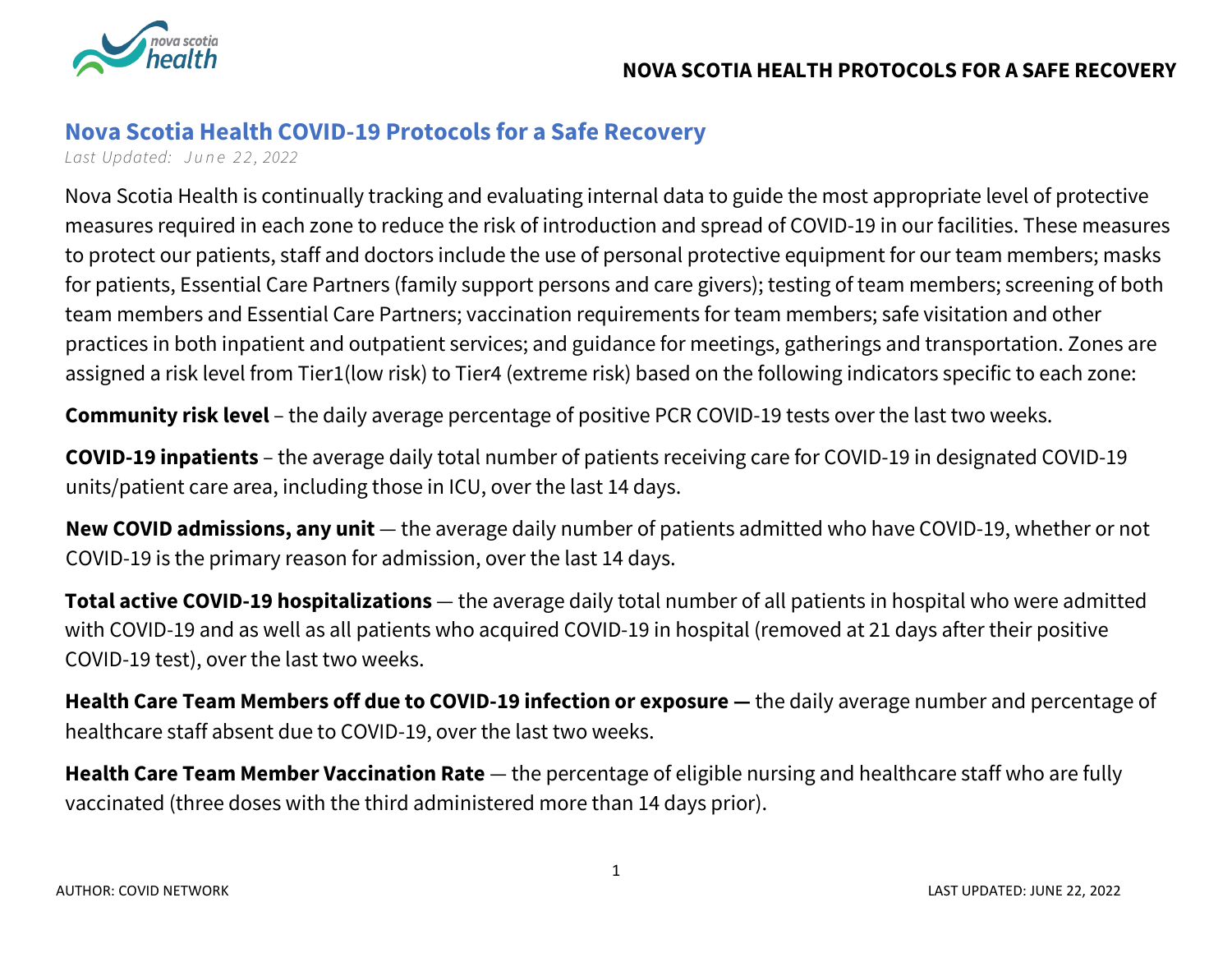

# **Criteria for Each Tier Level/Risk Phase**

| <b>CRITERIA For</b><br><b>Each Tier</b><br><b>Level/Risk</b><br><b>Phase</b>                                                       |             | Tier 1<br><b>Low Risk: Almost</b><br><b>Normal Pre-COVID</b> |           |             |               | <b>Moderate Risk</b> | Tier 2         |                |                 | Tier 3<br><b>High Risk</b> |                |                 |       | <b>Tier 4</b><br><b>Extreme Risk</b> |           |           |
|------------------------------------------------------------------------------------------------------------------------------------|-------------|--------------------------------------------------------------|-----------|-------------|---------------|----------------------|----------------|----------------|-----------------|----------------------------|----------------|-----------------|-------|--------------------------------------|-----------|-----------|
|                                                                                                                                    | CZ          | <b>EZ</b>                                                    | <b>WZ</b> | <b>NZ</b>   | CZ            | <b>EZ</b>            | <b>WZ</b>      | <b>NZ</b>      | CZ              | <b>EZ</b>                  | <b>WZ</b>      | <b>NZ</b>       | CZ    | <b>EZ</b>                            | <b>WZ</b> | <b>NZ</b> |
| Community risk level (%<br>positivity), 14 day moving<br>average                                                                   |             |                                                              | 10%       |             |               |                      | 10-19%         |                |                 | 20-29%                     |                |                 |       | $\geq 30\%$                          |           |           |
| <b>COVID inpatients (COVID units</b><br>and critical care)                                                                         | $\leq 5$    | $\leq$ 2                                                     | $\leq 1$  | ${\leq}1$   | $\leq 15$     | $\leq$ 3             | $\leq$ 2       | $\leq$ 2       | $\leq$ 25       | $\leq 6$                   | < 5            | < 5             | $>25$ | >6                                   | $\geq 5$  | $\geq 5$  |
| New COVID admissions any<br>unit, 7 day moving daily<br>average                                                                    | $2$         | $2$                                                          | < 1.8     | < 1.6       | $2 - 3.3$     | $2 - 2.6$            | $1.8 -$<br>2.2 | $1.6 -$<br>1.9 | $3.4 -$<br>5.7  | $2.7 -$<br>3               | $2.2 -$<br>3.3 | $2 - 3$         | >5.7  | >3                                   | >3.3      | >3        |
| <b>Total active COVID</b><br>hospitalizations, including<br>outbreak (inside 21 days of<br>$+PCR)$                                 | <80         | $32$                                                         | $30$      | $30$        | 80-99         | 33-62                | 30-34          | $30 - 34$      | $100 -$<br>130  | $63 -$<br>85               | $35 - 40$      | $35 - 40$       | >130  | $>85$                                | $>40$     | >40       |
| Nursing and HC staff off due<br>to COVID infection or<br>exposure (as %)                                                           | < 5         | < 5                                                          | < 5       | < 5         | $.5 - 1.2$    | $.5 - 1.4$           | $.5 - 1.9$     | $.5 - 2.1$     | $1.3 -$<br>2.25 | $1.5 -$<br>2.5             | $2 - 2.3$      | $2.2 -$<br>2.75 | >2.25 | >2.5                                 | >2.3      | >2.75     |
| Health care risk:<br>Proportion of eligible<br>health care workers fully<br>vaccinated (3 doses with<br>3rd administered >14 days) | $\geq 90\%$ | $\geq 90\%$                                                  | $>90\%$   | $\geq 90\%$ | $80 -$<br>89% | $80 -$<br>89%        | $80 -$<br>89%  | $80 -$<br>89%  | $75 -$<br>79%   | $75 -$<br>79%              | $75 -$<br>79%  | $75 -$<br>79%   | <75%  | <75%                                 | <75%      | <75%      |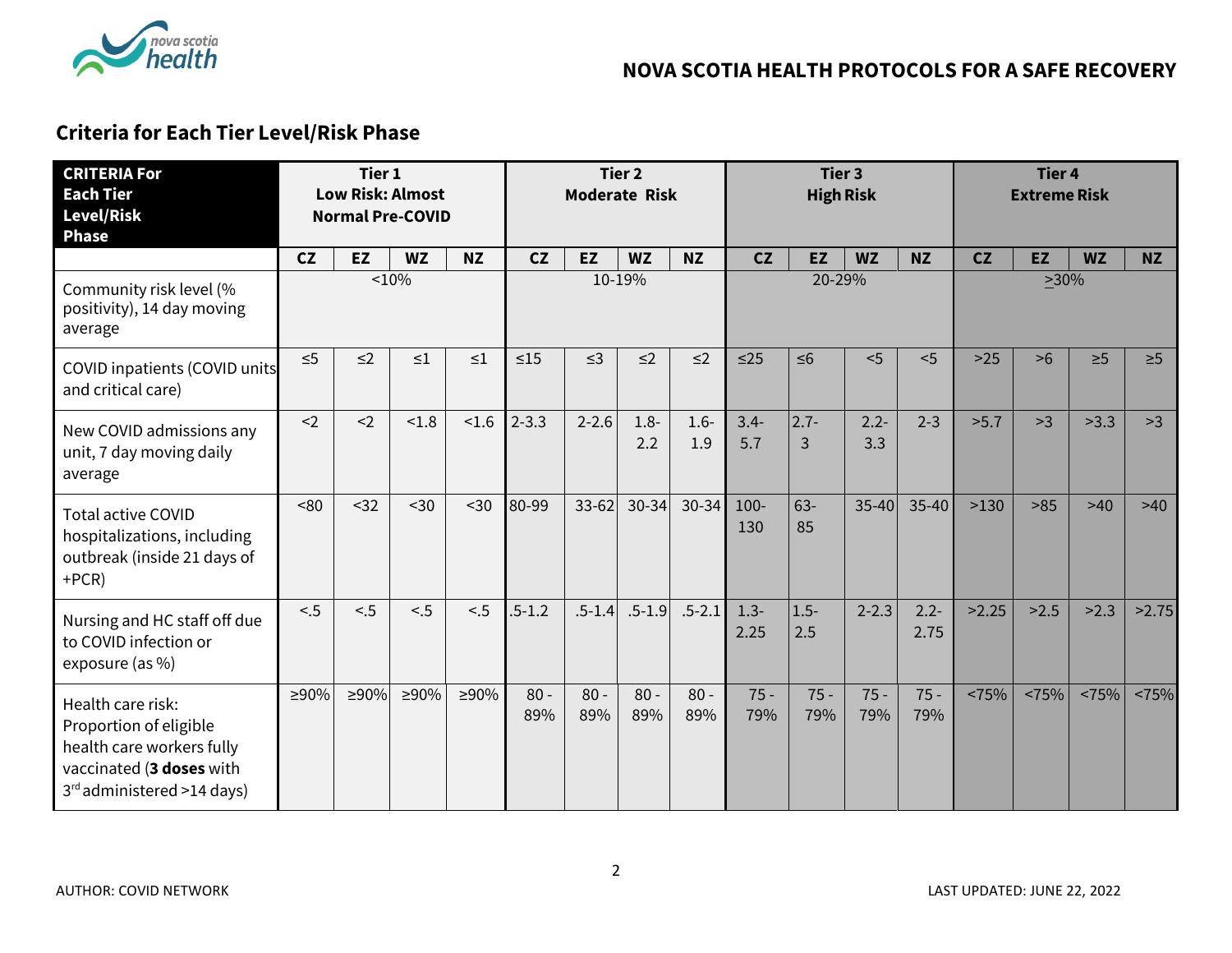

| <b>PPE</b>                                         | Tier 1                         | Tier <sub>2</sub>              | Tier <sub>3</sub>               | <b>Tier 4</b>                  |
|----------------------------------------------------|--------------------------------|--------------------------------|---------------------------------|--------------------------------|
| Eye protection                                     | Based on point of care risk    | Eye Protection required in     | Eye Protection required in      | <b>Eye Protection required</b> |
|                                                    | assessment                     | clinical areas if HCW not      | clinical areas if HCW not fully | inclinical areas regardless    |
|                                                    |                                | fully vaccinated (3 doses)     | vaccinated (3 doses)            | of vaccination status          |
| Masks (inpatient settings):                        | Medical or cloth mask          | Medical mask required          | Medical mask required when      | Medical mask required when     |
| <b>Essential care partners</b>                     | required when outside of       | when outside of the patient    | outside of the patient bed      | outside of the patient bed     |
| (Family support persons                            | the patient bed space or in    | bed space or in the presence   | space or in the presence of a   | space or in the presence of a  |
| and caregivers), inpatients                        | the presence of a health care  | of a health care               | health care worker              | health care worker             |
| where possible                                     | worker                         | worker                         |                                 |                                |
| Masks (ambulatory settings)                        | Required (medical or cloth)    | Required (medical)             | Required (medical)              | Required (medical)             |
| Patients, essential                                |                                |                                |                                 |                                |
| care partners and                                  |                                |                                |                                 |                                |
| support persons                                    |                                |                                |                                 |                                |
| Masks for health care                              | Required (medical)             | Required (medical)             | Required (medical)              | Required (medical)             |
| workers<br>*see below regarding break<br>rooms and |                                |                                |                                 |                                |
| meeting spaces                                     |                                |                                |                                 |                                |
| Code Blue                                          | Don airborne precautions       | Don airborne                   | Don airborne precautions        | Don airborne precautions       |
|                                                    | based on most recent           | precautionsbased on            | based on most recent            | forall CODES requiring         |
|                                                    | <b>COVID-19 Risk</b>           | most recent COVID-19           | <b>COVID-19 Risk</b>            | airway                         |
|                                                    | <b>Assessment: All NSHA</b>    | <b>Risk Assessment: All</b>    | <b>Assessment: All NSHA</b>     | management                     |
|                                                    | Patients or based on           | <b>NSHA Patients or based</b>  | Patients or based on Point      |                                |
|                                                    | Point of Care Risk             | on Point of Care Risk          | of Care Risk Assessment         |                                |
|                                                    | Assessment (PCRA).             | Assessment (PCRA).             | (PCRA). Some patients will      |                                |
|                                                    | Some patients will             | Some patients will             | require Airborne                |                                |
|                                                    | require Airborne               | require Airborne               | Precautions for reasons         |                                |
|                                                    | <b>Precautions</b> for reasons | <b>Precautions for reasons</b> | other than COVID.               |                                |
|                                                    | other than COVID.              | other than COVID.              |                                 |                                |
|                                                    |                                |                                |                                 |                                |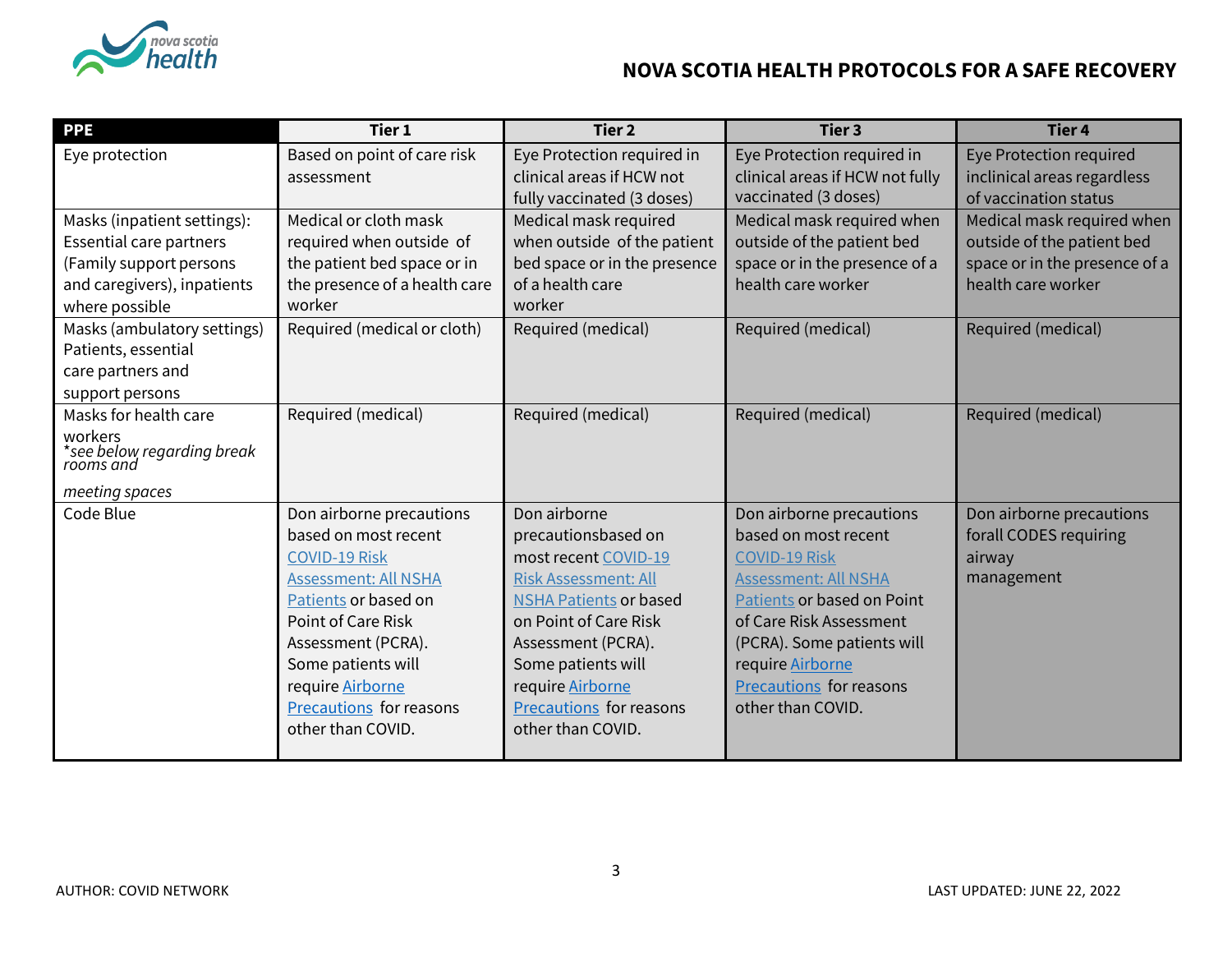

| <b>TESTING</b>                | Tier 1                        | Tier 2                      | Tier 3                      | Tier <sub>4</sub>             |
|-------------------------------|-------------------------------|-----------------------------|-----------------------------|-------------------------------|
| <b>Admission Testing</b>      | Based on admission risk       | Based on admission risk     | Required for all admissions | Required for all admissions   |
| (surveillance)                | assessment COVID-19 Risk      | assessment COVID-19 Risk    |                             |                               |
|                               | Assessment: All NSHA Patients | <b>Assessment: All NSHA</b> |                             |                               |
|                               |                               | <b>Patients</b>             |                             |                               |
| Perioperative Testing (risk   | Based on pre-procedure risk   | Based on pre-procedure      | Required for all AGMPs      | Required for all AGMPs        |
| mitigation) & outpatient pre- | assessment                    | risk assessment.            | including surgical          | including surgical procedures |
| <b>AGMP</b> testing           |                               |                             | procedures requiring        | requiring general anesthetic  |
|                               |                               |                             | general anesthetic          |                               |
| Inpatient pre-AGMP            | Based on screening risk       | Based on screening          | Based on screening          | <b>Required for all AGMPs</b> |
|                               | assessment                    | riskassessment              | riskassessment              |                               |
|                               |                               |                             |                             | Management of Hospitalized    |
|                               |                               |                             |                             | Patients Requiring an AGMP in |
|                               |                               |                             |                             | a Tier 4 - Extreme Risk       |
|                               |                               |                             |                             | <b>Zone</b>                   |

| <b>SCREENING</b>                                                                                                                                                                    | Tier 1                                                                                                                                                                                                                  | Tier 2                                                                                                                                                                                                               | Tier 3                                                                                                                                                                                                                         | Tier <sub>4</sub>                                                                                                                                                                                                               |
|-------------------------------------------------------------------------------------------------------------------------------------------------------------------------------------|-------------------------------------------------------------------------------------------------------------------------------------------------------------------------------------------------------------------------|----------------------------------------------------------------------------------------------------------------------------------------------------------------------------------------------------------------------|--------------------------------------------------------------------------------------------------------------------------------------------------------------------------------------------------------------------------------|---------------------------------------------------------------------------------------------------------------------------------------------------------------------------------------------------------------------------------|
| Entry screening<br>patients/Essential Care<br>Partner (Family support<br>person and caregivers):<br>includes ambulatory<br>settings where there is no<br>separate employee entrance | Mask (medical or cloth)<br>required for entry, active<br>screening of<br>symptoms/exposure risk<br>with facility door<br>screeners<br>Separate entrances not<br>required for essential<br>care partners and<br>patients | Mask (medical or cloth)<br>required for entry, active<br>screening of<br>symptoms/exposure risk<br>with facility door<br>screeners<br>Separate entrances not<br>required for essential care<br>partners and patients | Medical mask (provided<br>at door) required for<br>entry, active screening of<br>symptoms/exposure risk<br>with facility door<br>screeners<br>Separate entrances where<br>possible for essential care<br>partners and patients | Medical mask (provided at<br>door) required for entry, active<br>screening of<br>symptoms/exposure risk for<br>with facility door screeners<br>Separate entrances where<br>possible for essential care<br>partners and patients |
| Screening prior to<br>ambulatory visits                                                                                                                                             | Screening questions included<br>with appointment letter.<br>Screening completed by<br>phone within 48h prior to in-<br>person appointment if<br>appointment notification by<br>mail not used                            | Screening questions included<br>with appointment letter.<br>Screening completed by<br>phone within 48h prior to in-<br>person appointment if<br>appointment notification by<br>mail not used                         | Screening completed by<br>phone within 48h prior to<br>in-person appointment                                                                                                                                                   | Screening completed by<br>phone within 48h prior to in-<br>person appointment                                                                                                                                                   |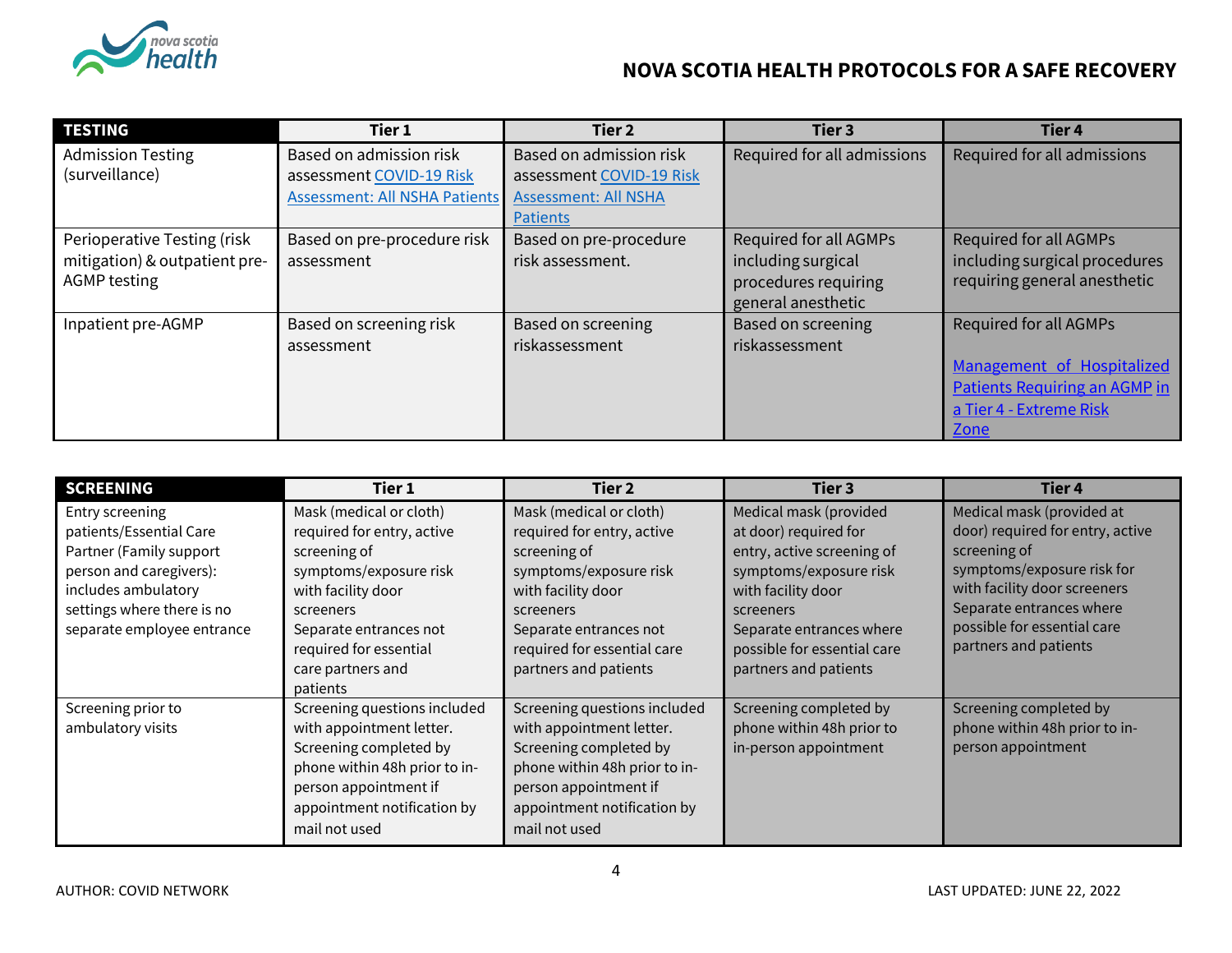

| <b>AMBULATORY PRACTICES</b>           | Tier 1                                                                                                                                                                                                                                            | Tier 2                                                                                                                                                                                                                                            | Tier 3                                                                                                                                               | Tier 4                                                                                                                                               |
|---------------------------------------|---------------------------------------------------------------------------------------------------------------------------------------------------------------------------------------------------------------------------------------------------|---------------------------------------------------------------------------------------------------------------------------------------------------------------------------------------------------------------------------------------------------|------------------------------------------------------------------------------------------------------------------------------------------------------|------------------------------------------------------------------------------------------------------------------------------------------------------|
| Waiting room                          | Up to 100% of capacity<br>with medical mask<br>required.<br>Direct patients to exam<br>room as quickly as<br>possible.<br><b>HCW should ensure</b><br>patients/Essential<br>Care Partners who are<br>unable to mask are<br>distanced from others. | Up to 100% of capacity<br>with medical mask<br>required.<br>Direct patients to exam<br>room as quickly as<br>possible.<br><b>HCW should ensure</b><br>patients/Essential Care<br>Partners who are unable to<br>mask are distanced from<br>others. | 50% of capacity with<br>medical mask required.<br>Direct patients to exam<br>room as quickly as<br>possible.                                         | 25% of capacity with<br>medical mask required.<br>Direct patients to exam<br>room as quickly as<br>possible.                                         |
| Telehealth to in-person<br>visitratio | In-person and<br>Telehealth when<br>deemed clinically<br>appropriate                                                                                                                                                                              | In-person and<br>Telehealth when<br>deemed clinically<br>appropriate                                                                                                                                                                              | Telehealth as required<br>tomeet in-person clinic<br>capacity                                                                                        | Telehealth as required<br>tomeet in-person clinic<br>capacity                                                                                        |
| Exam rooms                            | Support/caregiver<br>permittedas per <b>Staff</b><br><b>Guidance: Supporting safe</b><br>visitation with patients in<br><b>NS Health Facilities</b>                                                                                               | Support/caregiver permitted<br>as per <b>Staff Guidance:</b><br><b>Supporting safe visitation</b><br>with patients in NS Health<br><b>Facilities</b>                                                                                              | Support/caregiver permitted<br>as per <b>Staff Guidance:</b><br><b>Supporting safe visitation</b><br>with patients in NS Health<br><b>Facilities</b> | Support/caregiver permitted<br>as per <b>Staff Guidance:</b><br><b>Supporting safe visitation</b><br>with patients in NS Health<br><b>Facilities</b> |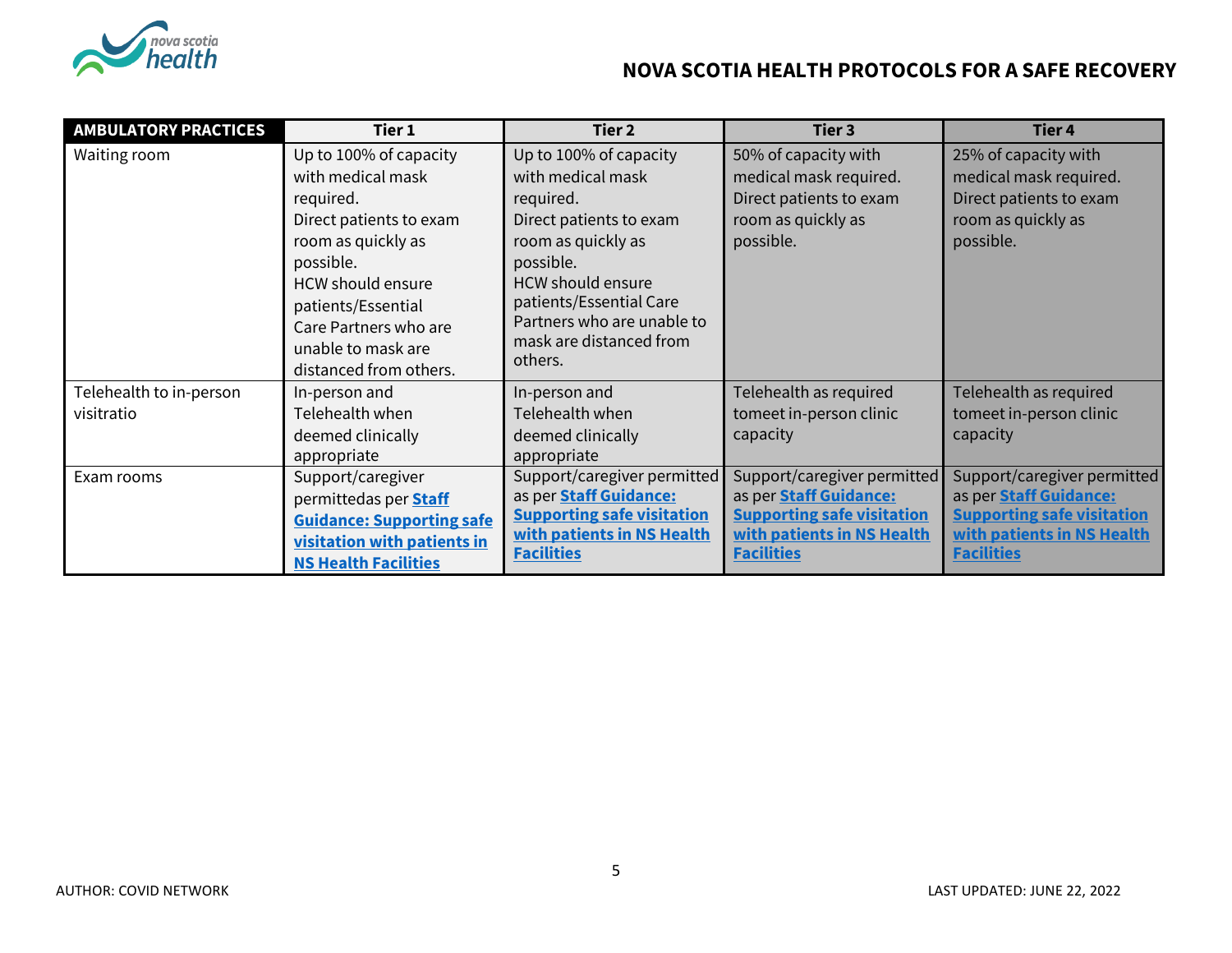

|                                                                                                                                                                                                                    |                                                                                      | TEAM MEMBERS FOLLOWING WORK ISOLATION PROTOCOLS REQUIRE EYE PROTECTION IN ADDITION TO MASKING AT ALL TIMES IN ALL TIERS                                                                                                                                           |                                                                                                                                                                                                                                                                   |                                                                                                                                                                               |
|--------------------------------------------------------------------------------------------------------------------------------------------------------------------------------------------------------------------|--------------------------------------------------------------------------------------|-------------------------------------------------------------------------------------------------------------------------------------------------------------------------------------------------------------------------------------------------------------------|-------------------------------------------------------------------------------------------------------------------------------------------------------------------------------------------------------------------------------------------------------------------|-------------------------------------------------------------------------------------------------------------------------------------------------------------------------------|
| <b>MEETINGS/GATHERINGS</b>                                                                                                                                                                                         | Tier 1                                                                               | <b>Tier 2</b>                                                                                                                                                                                                                                                     | Tier 3                                                                                                                                                                                                                                                            | Tier 4                                                                                                                                                                        |
| In-person meetings, small<br>work team check-ins,<br>educational sessions and<br>huddles in non-clinical areas<br>(including nursing stations<br>and simulation), where<br>patients are not present                | Permitted as per room<br>capacity limits. Masking<br>recommended. Food: see<br>below | Up to 50 people, physically<br>distanced (2-metre),<br>masking required. Masks<br>immediately back on after<br>eating/drinking. Consider<br>virtual when possible                                                                                                 | Up to 25 people, physically<br>distanced (2-metre),<br>masking required. Masks<br>immediately back on after<br>eating/drinking. Consider<br>virtual when possible.                                                                                                | Up to 10 people, physically<br>distanced (2-metre),<br>masking required at all<br>times. No food or drink<br>permitted. Consider virtual<br>when possible.                    |
| Team meetings: unit daily<br>huddles, small work-team<br>check-ins required for<br>direct patient care or<br>critical training, in clinical<br>areas                                                               | Permitted up to room/area<br>capacity limits. Masking<br>required                    | Up to room capacity<br>physically distanced (2-<br>metre), masking required.<br>If 2-metre physical<br>distancing maintained,<br>drinks permitted and<br>masks back on<br>immediately after<br>drinking. No food permitted.<br>Consider virtual when<br>possible. | Up to room capacity<br>physically distanced (2-<br>metre), masking required.<br>If 2-metre physical<br>distancing maintained,<br>drinks permitted and<br>masks back on<br>immediately after<br>drinking. No food permitted.<br>Consider virtual when<br>possible. | Up to 10 people, physically<br>distanced (2-metre), masking<br>and eye protection required at<br>all times. No food or drink<br>permitted. Consider virtual<br>when possible. |
| Administrative meetings in<br>areas/conference rooms<br>where patient care is not<br>delivered ie (boardrooms,<br>conference spaces)<br>Conferences/Meetings<br>hosted by NS Health -<br>including off-site spaces | Permitted as per room<br>capacity limits. Masking<br>recommended. Food: see<br>below | Up to room capacity with<br>physical distancing. If 2-<br>metre physical distancing<br>maintained, food and drink<br>permitted and masks back<br>on immediately after eating<br>or drinking.                                                                      | Up to room capacity with<br>physical distancing. If 2-<br>metre physical distancing<br>maintained, food and drink<br>permitted and masks back<br>on immediately after eating<br>or drinking.                                                                      | Up to 10 people, physically<br>distanced (2-metre),<br>masking required at all<br>times. No food or drink<br>permitted. Consider virtual<br>when possible.                    |
| Patient groups                                                                                                                                                                                                     | Permitted up to room/area<br>capacity limits. Masking<br>required.                   | Permitted up to room/area<br>capacity limits. Masking<br>required.                                                                                                                                                                                                | Up to room capacity,<br>physically distanced (2-<br>metre), masking required.<br>If 2-metre physical<br>distancing maintained,<br>drinks permitted and<br>masks back on<br>immediately after<br>drinking. No food permitted.                                      | Up to room capacity,<br>physically distanced (2-<br>metre), masking required at<br>all times. No food or drink<br>permitted. Consider virtual if<br>possible.                 |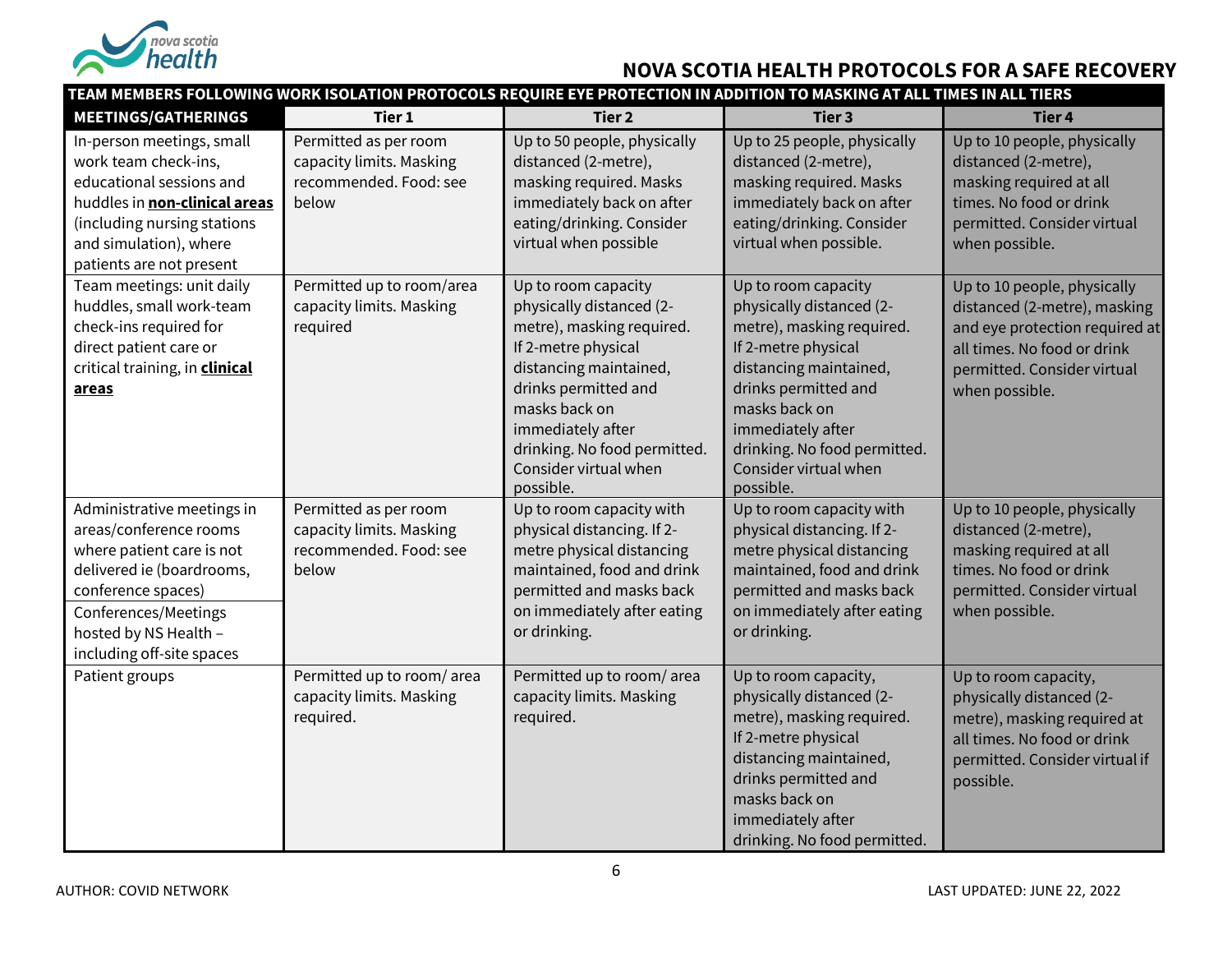

Consider virtual if possible.

|                            |                                                                                                 | TEAM MEMBERS FOLLOWING WORK ISOLATION PROTOCOLS REQUIRE EYE PROTECTION IN ADDITION TO MASKING AT ALL TIMES IN ALL TIERS       |                                                                                                                                                                  |                                                                                                                                                                                                                                                                                                                           |
|----------------------------|-------------------------------------------------------------------------------------------------|-------------------------------------------------------------------------------------------------------------------------------|------------------------------------------------------------------------------------------------------------------------------------------------------------------|---------------------------------------------------------------------------------------------------------------------------------------------------------------------------------------------------------------------------------------------------------------------------------------------------------------------------|
| <b>MEETINGS/GATHERINGS</b> | Tier 1                                                                                          | Tier 2                                                                                                                        | Tier 3                                                                                                                                                           | Tier <sub>4</sub>                                                                                                                                                                                                                                                                                                         |
| Large meetings of >100     | Permitted up to<br>room/areacapacity limits.<br>Masking recommended                             | Virtual                                                                                                                       | Virtual                                                                                                                                                          | Virtual                                                                                                                                                                                                                                                                                                                   |
| Cafeteria seating          | Permitted up to<br>room/areacapacity limits.<br>Masking recommended<br>when not eating/drinking | Reduced capacity, 2-metre<br>physical distancing, masks<br>immediately back on after<br>eating/drinking                       | Reduced capacity, 2-metre<br>physical distancing;<br>immediately masks back on<br>after eating/drinking                                                          | Reduced capacity, 2-metre<br>physical distancing;<br>immediately masks back<br>onafter eating/drinking                                                                                                                                                                                                                    |
| Break rooms                | Permitted up to<br>room/areacapacity limits.<br>Masking optional                                | 2-meters apart if not<br>masked. Masks back on<br>immediately after<br>eating/drinking. Stagger<br>breaks to allow distancing | Designated space for eating<br>and drinking, 2-meters<br>apart. Masks back on<br>immediately after eating<br>anddrinking. Stagger<br>breaks to allow distancing. | Designated space for eating<br>and drinking. 2-meters<br>apart. Masks back on<br>immediately after eating<br>anddrinking. Stagger<br>breaks to allow distancing<br>Mask and eye protection<br>required if shared eating<br>and non-eating space and<br>2-metre physical<br>distancing cannot be<br>strictly<br>maintained |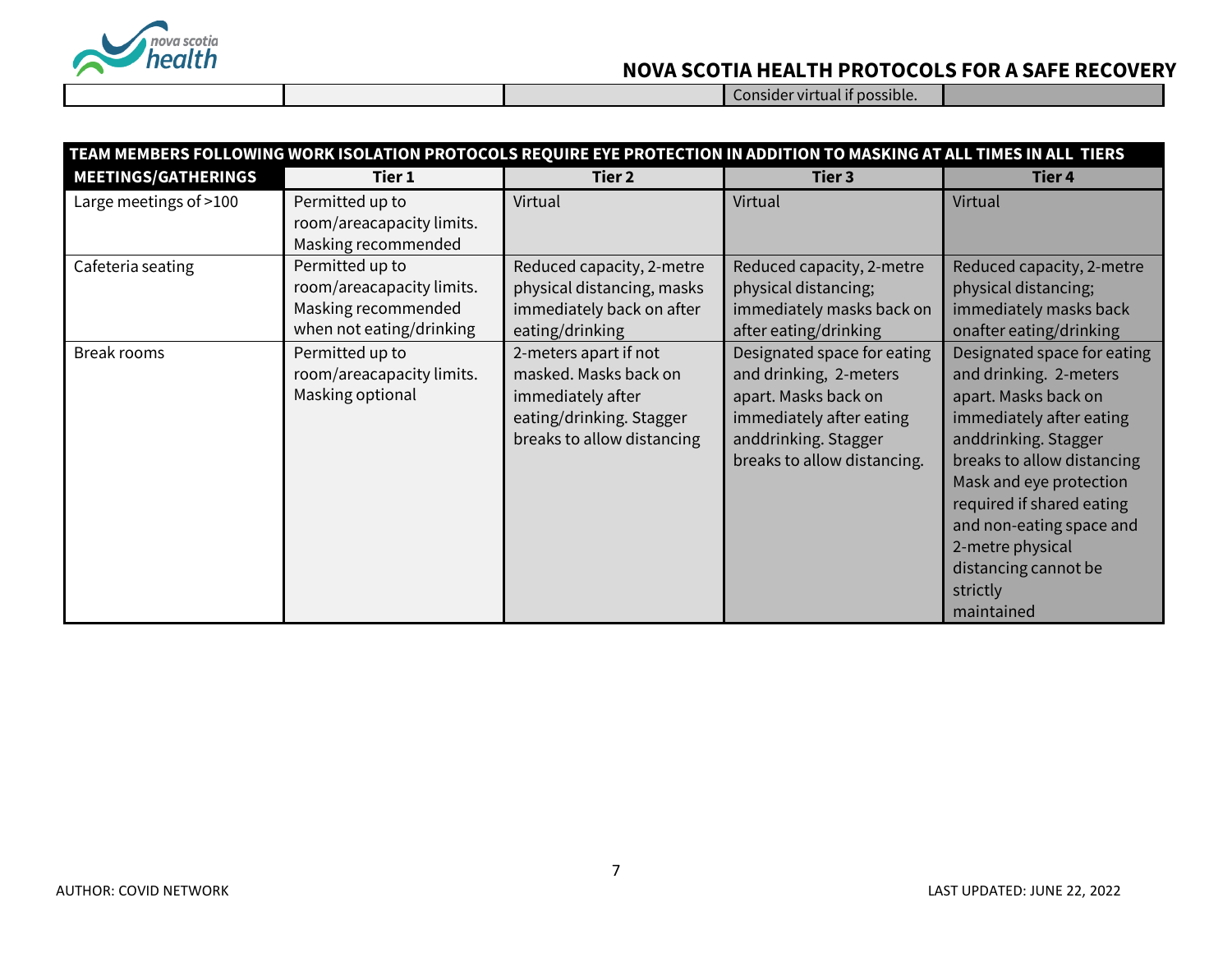

| <b>FOOD</b>                                   | Tier 1                                                                                                                                                                                                | Tier 2                                                                                                                                                                                            | Tier 3                                                                                                                                                                                            | Tier 4                                                                 |
|-----------------------------------------------|-------------------------------------------------------------------------------------------------------------------------------------------------------------------------------------------------------|---------------------------------------------------------------------------------------------------------------------------------------------------------------------------------------------------|---------------------------------------------------------------------------------------------------------------------------------------------------------------------------------------------------|------------------------------------------------------------------------|
| Meal donations                                | As per Nutrition &<br>FoodServices routine<br>guidelines.                                                                                                                                             | As per Nutrition & Food<br>Services routine guidelines.                                                                                                                                           | Allow commercial foods<br>from established<br>businesses, individually                                                                                                                            | Allow commercial foods<br>from established<br>businesses, individually |
|                                               |                                                                                                                                                                                                       |                                                                                                                                                                                                   | wrapped servings; no<br>homemade or shared foods                                                                                                                                                  | wrapped servings; no<br>homemade or shared<br>foods.                   |
| Parties, employee<br>recognition events, etc. | Permitted as per<br>meeting/gathering<br>guidelines in Nova<br>Scotia Health<br>Protocols for a safe<br>Recovery (above).                                                                             | Follow meeting/gathering<br>guidelines in Nova Scotia<br>Health Protocols for a safe<br>Recovery and<br>meeting/learning with<br>food<br>Guidelines (above).                                      | Virtual only                                                                                                                                                                                      | Virtual only                                                           |
| Meeting/Learning sessions<br>with food        | Food allowed (no<br>reaching hands into<br>bags of chips or<br>cookies, etc.); buffet<br>style allowed; Alcohol-<br><b>Based Hand Rub in</b><br>meeting rooms<br>mounted on wall near<br>serving line | Food/drink permitted in<br>non-clinical areas if<br>2-metre physical distance<br>maintained. Masks<br>immediately back on after<br>eating/drinking.<br>No food permitted in<br>clinical<br>areas. | Food/drink permitted in<br>non-clinical areas if<br>2-metre physical distance<br>maintained. Masks<br>immediately back on after<br>eating/drinking.<br>No food permitted in<br>clinical<br>areas. | No food or drink permitted                                             |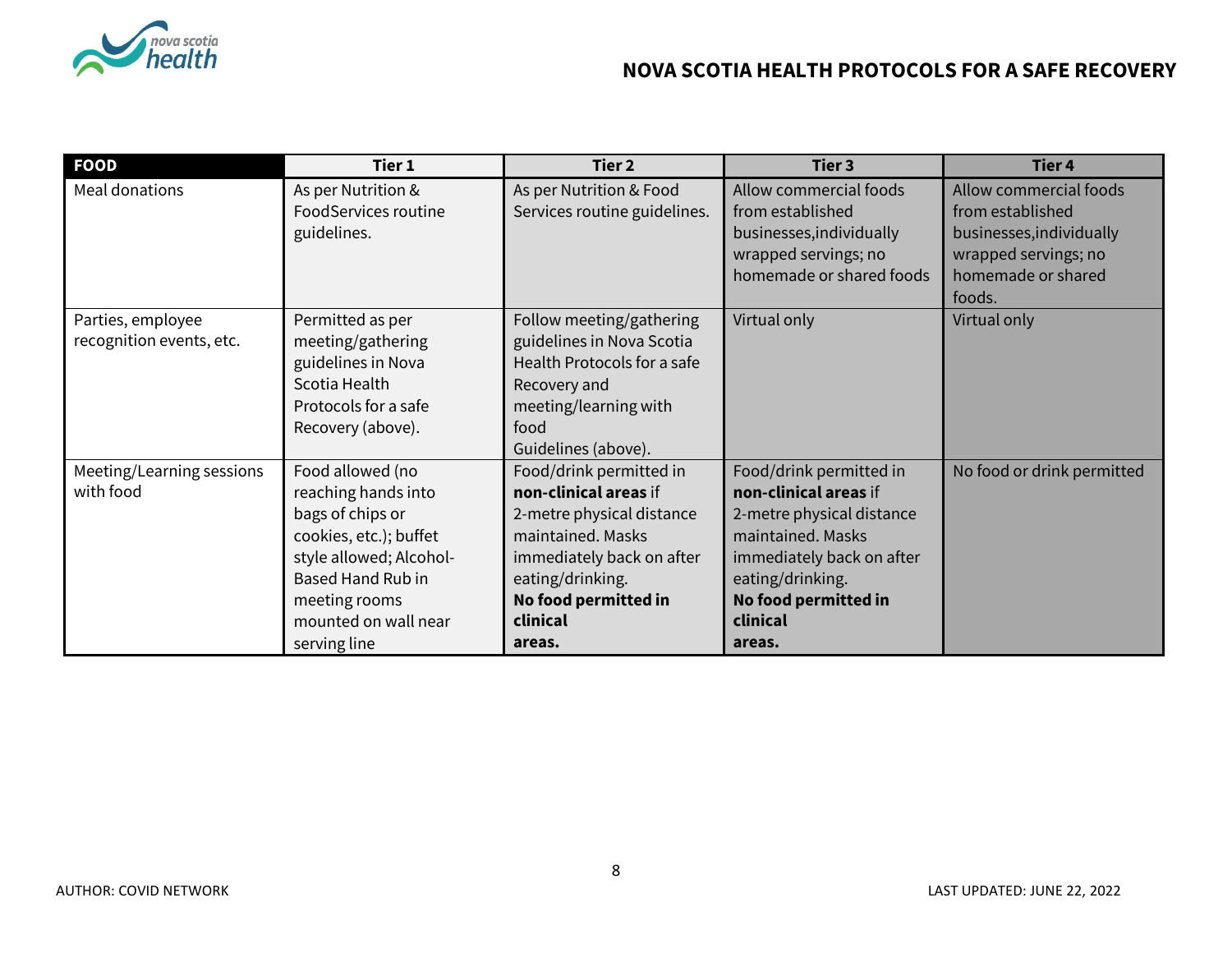

| <b>ADDITIONAL ON SITE</b><br><b>PEOPLE/SERVICES</b>                          | Tier 1                                                                                                  | Tier <sub>2</sub>                                                                                                                                                                                                                                                                                                                                                                                                                                        | Tier <sub>3</sub>                                                                                                                                                                                                                                                                                                                                                                                                                                                           | <b>Tier 4</b>                                                                                                                                                                                                                                                                                                                                                                                                                           |
|------------------------------------------------------------------------------|---------------------------------------------------------------------------------------------------------|----------------------------------------------------------------------------------------------------------------------------------------------------------------------------------------------------------------------------------------------------------------------------------------------------------------------------------------------------------------------------------------------------------------------------------------------------------|-----------------------------------------------------------------------------------------------------------------------------------------------------------------------------------------------------------------------------------------------------------------------------------------------------------------------------------------------------------------------------------------------------------------------------------------------------------------------------|-----------------------------------------------------------------------------------------------------------------------------------------------------------------------------------------------------------------------------------------------------------------------------------------------------------------------------------------------------------------------------------------------------------------------------------------|
| <b>Essential care partners</b><br>(Family support persons and<br>caregivers) | <b>Staff Guidance: Supporting</b><br>safe visitation with<br>patients in NS Health<br><b>Facilities</b> | <b>Staff Guidance: Supporting</b><br>safe visitation with<br>patients in NS Health<br><b>Facilities</b>                                                                                                                                                                                                                                                                                                                                                  | <b>Staff Guidance: Supporting</b><br>safe visitation with<br>patients in NS Health<br><b>Facilities</b>                                                                                                                                                                                                                                                                                                                                                                     | <b>Staff Guidance: Supporting</b><br>safe visitation with<br>patients in NS Health<br><b>Facilities</b>                                                                                                                                                                                                                                                                                                                                 |
| Students                                                                     | As pre-pandemic                                                                                         | Informal job<br>shadowing permitted.<br>Learners from accredited<br>education programs with<br>affiliation with Nova Scotia<br>Health only unless<br>approvedby<br><b>Interprofessional Practice</b><br>and Learning (IPPL).<br>Learners must follow<br>COVID-19 protocols as set<br>forth by Public Health and<br>carried outwithin their<br>educational program.<br>Learners must follow all<br>guidance while in NS Health<br>facilities /placements. | No informal job<br>shadowingunless<br>required by a program.<br>Learners from<br>accreditededucation<br>programs withaffiliation<br>with NS Healthonly<br>unless approved by<br>Interprofessional<br><b>Practice and Learning</b><br>$(IPPL)$ .<br>Learners must follow<br>COVID-19 protocols as set<br>forth by Public Health and<br>carried outwithin their<br>educational program.<br>Learners must follow all<br>guidance while in NS Health<br>facilities /placements. | No informal job shadowing.<br>Learners from<br>accredited education<br>programs withaffiliation<br>with NS Healthonly<br>unless approved by<br>Interprofessional<br><b>Practice and Learning</b><br>(IPPL).<br>Learners must follow<br>COVID 19 protocols as set<br>forth by Public Health and<br>carried outwithin their<br>educational program.<br>Learners must follow all<br>guidance while in NS Health<br>facilities /placements. |
| Volunteers                                                                   | As per approved Volunteer<br><b>Services Pandemic Recovery</b><br>Plan                                  | As per approved Volunteer<br>Services Pandemic Recovery<br>Plan                                                                                                                                                                                                                                                                                                                                                                                          | As per approved Volunteer<br><b>Services Pandemic Recovery</b><br>Plan - Volunteer roles with<br>minimaldirect patient contact                                                                                                                                                                                                                                                                                                                                              | As per approved Volunteer<br><b>Services Pandemic Recovery</b><br>Plan - Volunteer roles with no<br>direct patient contact                                                                                                                                                                                                                                                                                                              |